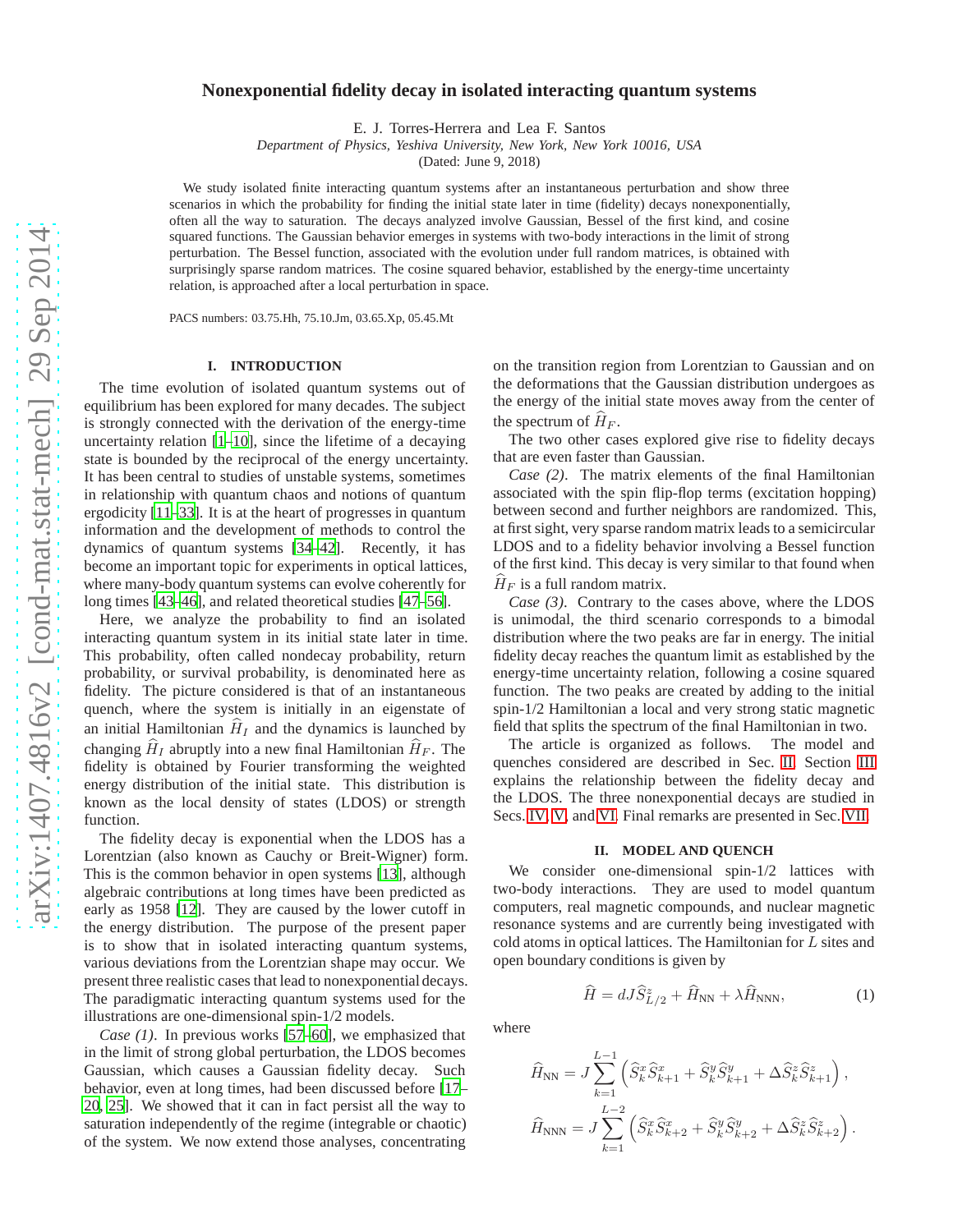Above,  $\hbar = 1$  and  $\hat{S}_k^{x,y,z}$  are spin operators acting on site k.  $\hat{S}_k^x \hat{S}_{k+1}^x + \hat{S}_k^y \hat{S}_{k+1}^y [\hat{S}_k^x \hat{S}_{k+2}^x + \hat{S}_k^y \hat{S}_{k+2}^y]$  is the flip-flop term and  $\hat{S}_k^z \hat{S}_{k+1}^z [\hat{S}_k^z \hat{S}_{k+2}^z]$  is the Ising interaction between nearest-neighbor (NN) [next-nearest neighbor (NNN)] spins.  $J$  is the exchange coupling constant. In what follows,  $J = 1$ sets the energy scale.  $\Delta$  is the anisotropy parameter and  $\lambda$ refers to the ratio between NNN and NN couplings. These two parameters are assumed positive and L is chosen to be even.

The total spin in the z direction,  $\widehat{S}^z = \sum_i \widehat{S}_i^z$ , is conserved. We deal with subspaces of dimension  $\mathcal{D} = L!/[(L - u)!u!]$ , where  $u$  is the number of spins pointing up in  $z$ . Other symmetries include spin reversal, when  $S^z = 0$ ; conservation of total spin, when  $\Delta = 1$ ; and parity, when the impurity term  $dJ\hat{S}_{L/2}^{z}$  in the middle of the chain is not present. This term leads to a Zeeman splitting that is different from that on the other sites.

The system with only NN couplings is integrable [\[61\]](#page-8-5). The impurity [\[59](#page-8-6), [62,](#page-8-7) [63\]](#page-8-8) or the inclusion of NNN couplings [\[63–](#page-8-8) [65\]](#page-8-9) can take the system into the chaotic regime.

We refer to Hamiltonian [\(1\)](#page-0-1) as

(i) XX when  $d, \Delta, \lambda = 0$ ;

(ii) XXZ when  $d, \lambda = 0$  and  $\Delta \neq 0$ ;

(iii) Impurity model when  $d, \Delta \neq 0$  and  $\lambda = 0$ ;

(iv) NNN model when  $d = 0$  and  $\Delta$ ,  $\lambda \neq 0$ .

### **Quench dynamics**

The system starts in an excited eigenstate,  $|\Psi(0)\rangle = |ini\rangle$ , of an initial Hamiltonian  $\hat{H}_I$ . In most cases studied below,  $H_I$  is the XXZ model. This is the integrable part of  $H(1)$  $H(1)$  and corresponds to the mean-field unperturbed Hamiltonian.

After an instantaneous perturbation, the state evolves as

$$
|\Psi(t)\rangle = e^{-i\hat{H}_{\rm F}t}|\text{ini}\rangle = \sum_{\alpha} C_{\alpha}^{\text{ini}} e^{-iE_{\alpha}t}|\psi_{\alpha}\rangle, \qquad (2)
$$

where  $E_{\alpha}$  and  $|\psi_{\alpha}\rangle$  are the eigenvalues and eigenstates of the final Hamiltonian  $\hat{H}_F$  and  $C^{\text{ini}}_{\alpha} = \langle \psi_{\alpha} | \text{ini} \rangle$ . The eigenvalues and eigenstates of the initial Hamiltonian are denoted by  $\mathcal{E}_n$  and  $|n\rangle$ . The subscripts "I" and "F" are used for the Hamiltonians and also for their parameters before and after the quench, respectively.

#### **III. FIDELITY**

<span id="page-1-0"></span>The quantum fidelity measures how close two quantum states are. In the case of two pure states, it is defined as the absolute squared value of the overlap between them. Here, we study the fidelity between the initial state and its evolved counterpart,

<span id="page-1-1"></span>
$$
F(t) = \left| \langle \text{ini}|e^{-i\hat{H}_{\text{F}}t}|\text{ini}\rangle \right|^2 = \left| \sum_{\alpha} |C_{\alpha}^{\text{ini}}|^2 e^{-iE_{\alpha}t} \right|^2. \tag{3}
$$

In this case,  $F(t)$  coincides with the survival probability. It measures the probability for finding the initial state later in time; that is, it quantifies the level of stability of the quantum system. From the equation above, one sees that the fidelity is simply the Fourier transform in energy of the components  $|C_{\alpha}^{\text{ini}}|^2.$ 

The distribution of  $|C_{\alpha}^{\text{ini}}|^2$  in the eigenvalues  $E_{\alpha}$ ,

$$
P^{\text{ini}}(E) = \sum_{\alpha} |C_{\alpha}^{\text{ini}}|^2 \delta(E - E_{\alpha}), \tag{4}
$$

is the LDOS and it is also related to the work distribution function [\[47\]](#page-8-1). When  $D$  is large and the LDOS is dense, the sum in Eq. [\(3\)](#page-1-1) can be substituted by an integral,

$$
F(t) \approx \left| \int_{-\infty}^{\infty} P^{\text{ini}}(E) e^{-iEt} dE \right|^2, \tag{5}
$$

where  $P^{\text{ini}}(E)$  is now the envelope of the LDOS. In spectroscopy,  $P^{\text{ini}}(E)$  is the spectral line shape and its characteristic function is the time-domain signal.

Very often in spectroscopy and also in nuclear and particle physics, the fidelity decays exponentially. This is a distinctive feature of unstable systems and implies a Lorentzian line shape,

<span id="page-1-3"></span>
$$
P_{\text{L}}^{\text{ini}}(E) = \frac{1}{2\pi} \frac{\Gamma_{\text{ini}}}{(E_{\text{ini}} - E)^2 + \Gamma_{\text{ini}}^2/4},
$$
  

$$
\Rightarrow F_{\text{L}}(t) = \exp(-\Gamma_{\text{ini}}t),
$$
 (6)

where  $\Gamma_{\text{ini}}$  is the full width at half maximum of the distribution. However, deviations from the exponential behavior at short and at long times have been discussed very early in the studies of unstable quantum systems [\[12](#page-7-8), [13](#page-7-7), [15](#page-7-12)].

Power-law decays at long times were examined in continuous spectra bounded from below [\[12](#page-7-8), [13](#page-7-7), [15](#page-7-12), [26,](#page-7-13) [30\]](#page-7-14). It has been observed also in systems at the Anderson metal-insulator transition [\[66,](#page-8-10) [67\]](#page-8-11). At very short times, the expected behavior is quadratic in  $t$ . The Taylor expansion of  $e^{-iE_{\alpha}t}$  in Eq. [\(3\)](#page-1-1) leads to

<span id="page-1-2"></span>
$$
F(t) \approx 1 - \sigma_{\text{ini}}^2 t^2,\tag{7}
$$

where

<span id="page-1-5"></span>
$$
\sigma_{\rm ini} = \sqrt{\sum_{\alpha} |C_{\alpha}^{\rm ini}|^2 (E_{\alpha} - E_{\rm ini})^2} = \sqrt{\sum_{n \neq \rm ini} |\langle n| \hat{H}_F | \rm ini \rangle|^2}
$$
\n(8)

is the energy dispersion of  $|ini\rangle$  and

<span id="page-1-4"></span>
$$
E_{\rm ini} = \langle \text{ini} | \hat{H}_F | \text{ini} \rangle = \sum_{\alpha} |C_{\alpha}^{\rm ini}|^2 E_{\alpha} \tag{9}
$$

is the energy of the initial state projected on the final Hamiltonian. Clearly, the short-time behavior shown in Eq. [\(7\)](#page-1-2) cannot be achieved by expanding the exponential expression in Eq. [\(6\)](#page-1-3). As matter of fact,  $\sigma_{\text{ini}}$  is infinite for the Lorentzian function, which forces the energy-time uncertainty relation in systems with exponential fidelity decays to be written in terms of  $\Gamma_{\text{ini}}$  instead of  $\sigma_{\text{ini}}$  [\[7\]](#page-7-15).

The Lorentzian shape for  $P^{\text{ini}}(E)$  is not universal. It emerges under the assumption that the initial state is coupled to infinitely many states with coupling strengths of the same order [\[68](#page-8-12), [69](#page-8-13)]. It is a very good approximation, in agreement with observed exponential decays, when the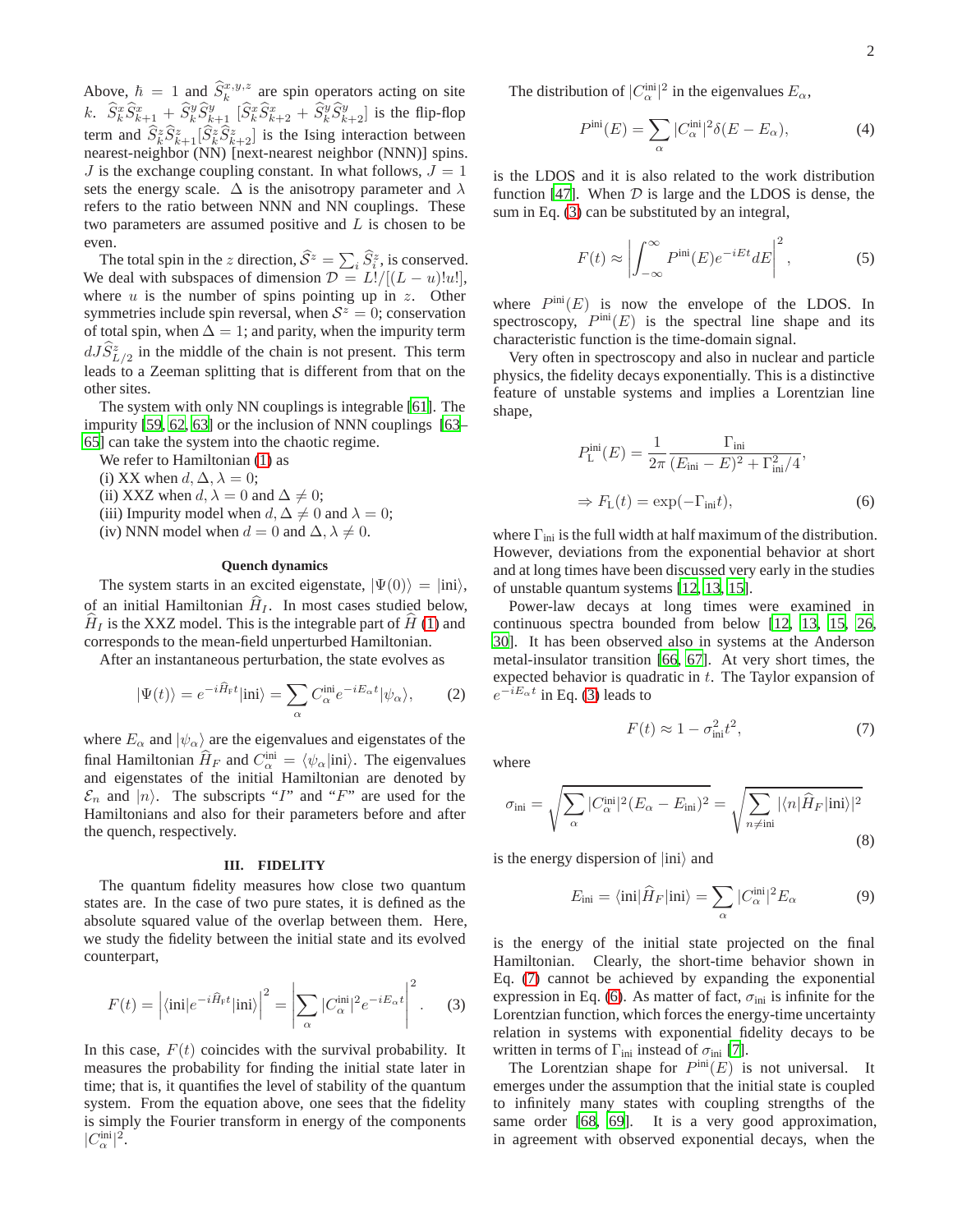couplings with the initial state are nonperturbative, although not very strong [\[70\]](#page-8-14). But deviations do exist.

In the limit of strong perturbation, the LDOS for isolated systems with two-body interactions becomes Gaussian [\[17–](#page-7-9) [19](#page-7-16), [69](#page-8-13)[–78](#page-8-15)], causing the Gaussian fidelity decay,

<span id="page-2-1"></span>
$$
P_{\rm G}^{\rm ini}(E) = \frac{1}{\sqrt{2\pi\sigma_{\rm ini}^2}} \exp\left[-\frac{(E - E_{\rm ini})^2}{2\sigma_{\rm ini}^2}\right],
$$
  

$$
\Rightarrow F_{\rm G}(t) = \exp(-\sigma_{\rm ini}^2 t^2),
$$
 (10)

which agrees with Eq. [\(7\)](#page-1-2) at short times. The Gaussian behavior was expected to hold for some time and then switch to exponential at longer times. We have shown several cases, some accessible to experiments in optical lattices, where  $F(t)$ can in fact be Gaussian all the way to saturation [\[57](#page-8-3)[–60\]](#page-8-4). In Sec. [IV](#page-2-0) we expand this analysis.

The fact that  $P^{\text{ini}}(E)$  can become Gaussian is a reflection of the density of states of systems with two-body interactions, which is also Gaussian [\[79](#page-8-16)[–81\]](#page-8-17). In such systems, the maximum possible spreading of the LDOS is given by the Gaussian envelope in Eq. [\(10\)](#page-2-1), which is known as the energy shell.

If the density of states of  $\widehat{H}_F$  is other than Gaussian, we may find  $P^{\text{ini}}(E)$  leading to faster than Gaussian fidelity decays. When  $P^{\text{ini}}(E)$  is unimodal, the lower bound for  $F(t)$ is achieved when  $\hat{H}_F$  is a full random matrix. In this case, the density of states is semicircular, as derived by Wigner [\[82](#page-8-18)[–85\]](#page-8-19), and so is the LDOS [\[57,](#page-8-3) [58\]](#page-8-20),

<span id="page-2-3"></span>
$$
P_{SC}^{\text{ini}}(E) = \frac{1}{\pi \sigma_{\text{ini}}} \sqrt{1 - \left(\frac{E}{2\sigma_{\text{ini}}}\right)^2},
$$
  

$$
\Rightarrow F_{SC}(t) = \frac{[\mathcal{J}_1(2\sigma_{\text{ini}}t)]^2}{\sigma_{\text{ini}}^2 t^2},
$$
(11)

where  $4\sigma_{\text{ini}}$  is the length of the spectrum and  $\mathcal{J}_1$  is the Bessel function of the first kind. Notice that  $F_{SC}(t)$  also agrees with Eq. [\(7\)](#page-1-2) at short times. In Sec. [V](#page-5-0) we look for models more plausible than full random matrices where the fidelity decay approaches  $F_{SC}(t)$ .

The ultimate bound for the fidelity decay, as derived from the energy-time uncertainty relation [\[1](#page-7-0), [3,](#page-7-17) [4\]](#page-7-18), is given by  $F(t) \geq \cos^2(\sigma_{\text{ini}}t)$ . It is valid for  $0 \leq t \leq \pi/(2\sigma_{\text{ini}})$  and agrees with Eq. [\(7\)](#page-1-2) at short times. This bound can be reached when  $P^{\text{ini}}(E)$  is bimodal,

$$
P_{\rm C}^{\rm ini}(E) = \frac{\delta(E_1) + \delta(E_2)}{2},
$$
  

$$
\Rightarrow F_{\rm C}(t) = \cos^2\left[\frac{(E_2 - E_1)t}{2}\right].
$$
 (12)

In Sec. [VI,](#page-6-0) we explore a more realistic situation, where  $P^{\text{ini}}(E)$  has two non- $\delta$ -function peaks and the initial decay is indeed described by  $F_C(t)$ .

# **Fidelity decay saturation**

The systems studied here are finite, so after a dephasing time, the fidelity saturates and simply fluctuates around its

infinite time average,  $\overline{F} = \sum_{\alpha} |C_{\alpha}^{\text{ini}}|^4$ . The fluctuations around the saturation point do not die out completely, but they decrease with system size [\[58,](#page-8-20) [60](#page-8-4), [86](#page-8-21)].

We denote by  $t_R$  the time that it takes for the fidelity to first reach  $\overline{F}$ . When the LDOS is dense and unimodal, as in Secs. [IV](#page-2-0) and [V,](#page-5-0) the difference between the dephasing time and  $t_R$  is small, but when  $P^{\text{ini}}(E)$  is bimodal, as in Sec. [VI,](#page-6-0) large oscillations can survive for a fairly long time after  $t_R$ .

## **IV. GAUSSIAN DECAY**

<span id="page-2-0"></span>We emphasize that fast fidelity decays, such as exponential or Gaussian, are not exclusive to chaotic postquench Hamiltonians. They are found also in integrable systems. The decay rate is determined by the shape of the LDOS not the regime (integrable or chaotic) of  $H_F$ .

In Fig. [1,](#page-2-2) we consider quenches in the limit of strong perturbation. In Fig. [1\(](#page-2-2)a), the quench is between integrable Hamiltonians, from the XX model to the XXZ model with  $\Delta_F = 1.5$  (we avoid  $\Delta_F = 1$ , because this is a critical point), and in Fig. [1\(](#page-2-2)b), the quench is from the integrable XXZ model



<span id="page-2-2"></span>FIG. 1: (Color online) Local density of states (a, b) and fidelity decay (c-f). Quench from the XX to the XXZ Hamiltonian with  $\Delta_F = 1.5$ ,  $E_{\text{ini}} = -0.87$ ,  $\sigma_{\text{ini}} = 1.47$ , and  $\overline{F} = 1.19 \times 10^{-3}$  (a, c). Quench from the XXZ to the NNN model with  $\lambda_F = 1$ ,  $\Delta_I = \Delta_F =$ 0.5,  $E_{\text{ini}} = -0.82$ ,  $\sigma_{\text{ini}} = 1.17$ ,  $\overline{F} = 1.326 \times 10^{-3}$  (b, d). In panels (e) and (f), the initial state is an eigenstate of a full random matrix from a GOE projected onto the XXZ Hamiltonian,  $E_{\text{ini}}$  =  $-0.39, \sigma_{\text{ini}} = 2.01$ , and  $\overline{F} = 2.32 \times 10^{-4}$  (e), and onto the NNN model,  $E_{\text{ini}} = -0.24$ ,  $\sigma_{\text{ini}} = 2.07$ ,  $\overline{F} = 2.35 \times 10^{-4}$  (f). The solid lines give the analytical Gaussian expressions [Eq. [\(10\)](#page-2-1)], and the shaded area (top panels) and circles (middle and bottom panels) are numerical results. The saturation value of the fidelity is indicated with the dashed horizontal line;  $L = 16$ ,  $\hat{S}^2 = 0$ , and  $\mathcal{D} = 12\,870$ ; and  $J = 1$  sets the energy scale.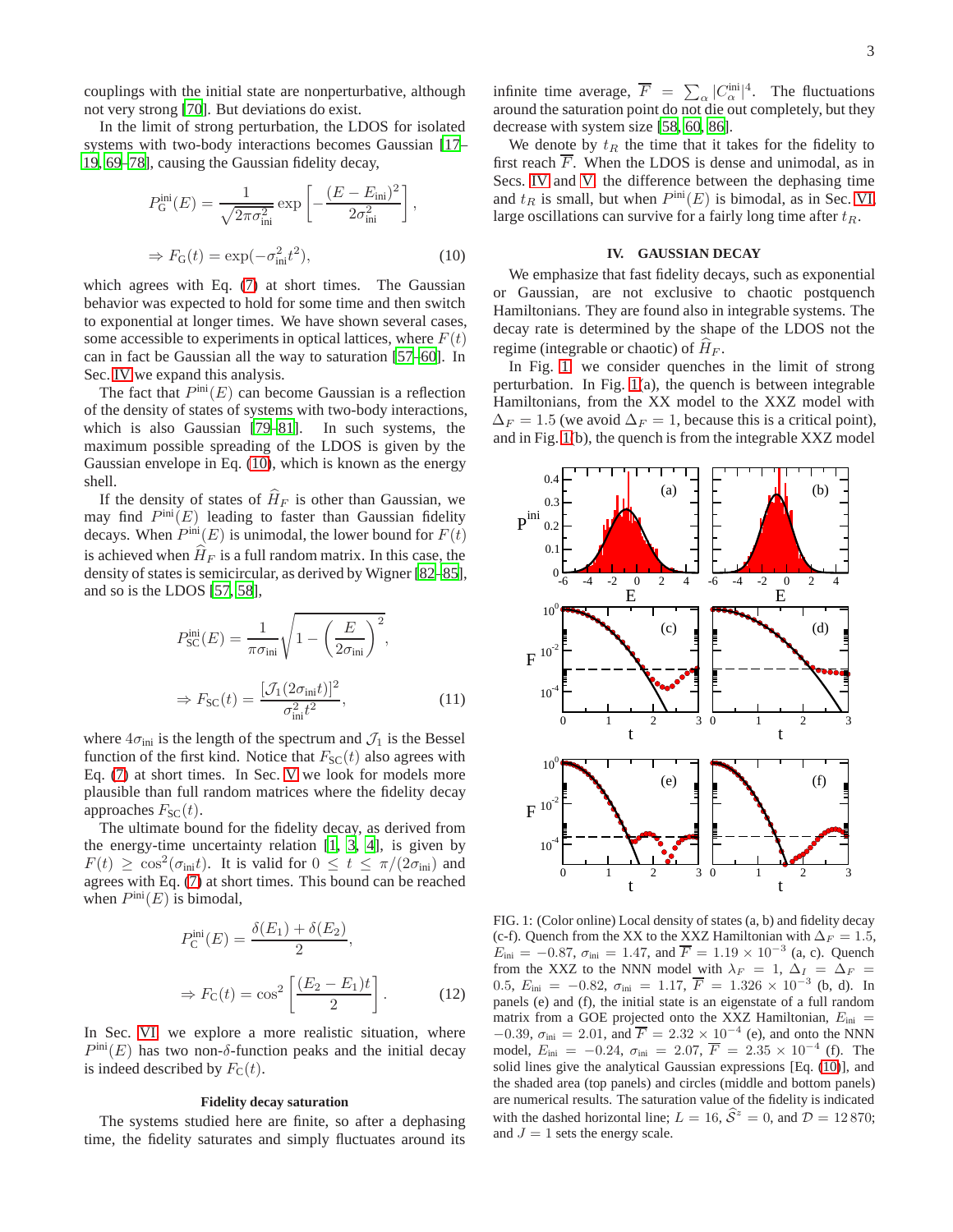to the chaotic NNN model with  $\lambda_F = 1$ . They make it evident that the filling of the energy shell does not depend on the regime of the postquench Hamiltonian, but on the interplay between the initial state and the final Hamiltonian. The shell can be substantially filled when the final Hamiltonian is chaotic and also when it is integrable, provided  $E_{\text{ini}}$  is close to the middle of the spectrum of  $H_F$ , which is the case in the figures.

The corresponding fidelity decays for both quenches [Figs. [1\(](#page-2-2)c) and [1\(](#page-2-2)d)] are Gaussian, following Eq. [\(10\)](#page-2-1). For the chosen parameters,  $\sigma_{\text{ini}}$  is actually larger for the integrable-integrable quench than for the integrable-chaotic quench, which explains why the decay in Fig. [1\(](#page-2-2)c) is faster than that in Fig. [1\(](#page-2-2)d). This serves as a good example against the common expectation that fidelity decays should be necessarily faster in chaotic systems.

The Gaussian behavior in Figs. [1\(](#page-2-2)c) and [1\(](#page-2-2)d) holds all the way to saturation. The saturation point, indicated with the horizontal dashed line, is also determined by the interplay between the initial state and the final Hamiltonian. The values of  $\overline{F}$  in Figs. [1\(](#page-2-2)c) and 1(d) are very close. In a previous work [\[58\]](#page-8-20), we found cases where the saturation point for chaotic systems was smaller than that for integrable models and cases where it was even larger. The latter happened when  $E_{\text{ini}}$  was further from the middle of the spectrum for the chaotic model than for the integrable one.

Figures [1\(](#page-2-2)e) and [1\(](#page-2-2)f) show the fidelity decay for the extreme case where the initial state corresponds to a random vector extracted from a full random matrix of an ensemble where the matrices are real and symmetric [Gaussian orthogonal ensemble (GOE)]. The state is then evolved with the same XXZ model [Fig. [1\(](#page-2-2)e)] and the NNN model [Fig. 1(f)] considered in the top panels. This is an initial state with infinite temperature placed in the middle of the spectrum. The filling of the energy shell is ergodic for both final Hamiltonians. The decay is Gaussian all the way to saturation and evidently faster than that in Figs. [1\(](#page-2-2)c) and [1\(](#page-2-2)d). The saturation point is equivalent for the two systems and given by  $\overline{F} \approx 3/\mathcal{D}$ , as expected for normalized random vectors from GOEs.

Below, we expand the Gaussian decay analysis for two other scenarios. First, we study the transition of  $P^{\text{ini}}(E)$  from Lorentzian to Gaussian as the perturbation strength increases. We focus on initial states close to the middle of the spectrum. Next, we concentrate on the strong perturbation scenario, but move  $E_{\text{ini}}$  away from the middle of the spectrum.

#### **A. Middle of the spectrum**

<span id="page-3-1"></span>When the perturbation is very weak and  $\hat{H}_I \sim \hat{H}_F$ , the LDOS is close to a delta function. As the perturbation increases, the distribution broadens and first becomes Lorentzian. As it increases even further,  $P<sup>ini</sup>(E)$  eventually reaches the Gaussian shape. Different functions have been used to describe the transition region between Lorentzian and Gaussian. In Refs. [\[74,](#page-8-22) [75\]](#page-8-23), the Student's t-distribution was employed. It has a Bell shape like the Gaussian distribution, but the tails decrease more slowly. In Ref. [\[18\]](#page-7-19), an approximate expression combining  $P_L(E)$  and  $P_G(E)$  to interpolate between the short-time quadratic behavior and the later exponential decay of  $F(t)$  was investigated.

In spectroscopy, emission and absorption lines often have a shape that lies between Lorentzian (when homogeneous broadening dominates) and Gaussian (when inhomogenous broadening is important). They are fitted with the Voigt function, which is a convolution of a Lorentzian and a Gaussian. However, numerical convolutions are computationally expensive. This motivated the introduction of the pseudo-Voigt distribution [\[87](#page-8-24)], which is simply a linear combination of the two functions with the same full width at half maximum,  $2\sqrt{2 \ln 2} \sigma_{\text{pV}} = \Gamma_{\text{pV}}$ ,

<span id="page-3-0"></span>
$$
P_{\text{pV}}^{\text{ini}}(E) = \eta P_{\text{L}}(E) + (1 - \eta) P_{\text{G}}(E),
$$
  
\n
$$
\Rightarrow F_{\text{pV}}(t) = \eta^2 \exp(-\Gamma_{\text{pV}}t) + (1 - \eta)^2 \exp(-\sigma_{\text{pV}}^2t^2)
$$
  
\n
$$
+2\eta(1 - \eta) \exp\left(-\frac{\Gamma_{\text{pV}}t + \sigma_{\text{pV}}^2t^2}{2}\right),
$$
\n(13)

where  $0 \le \eta \le 1$ . There are other approximations to the Voigt function [\[88](#page-8-25)[–90\]](#page-8-26), but this is a simple and fairly good one.

Here, we employ the pseudo-Voigt distribution and its Fourier transform to describe the transition of  $P^{\text{ini}}(E)$  from Lorentzian to Gaussian and the changes in the fidelity decay as we increase the strength  $\lambda_F$  in the quench from the XXZ to the NNN model. We quantify the transition with the parameter  $\eta$  from Eq. [\(13\)](#page-3-0) and estimate the critical time  $t_c$  for the switch from the Gaussian to the exponential fidelity decay. In the limit of strong perturbation,  $\eta \to 0$  and  $t_c \to t_R$ .

To illustrate the transition region, we use in Fig.  $2(a)$ and [2\(](#page-4-0)b) an intermediate value of the perturbation parameter,  $\lambda_F = 0.45$ . Figure [2\(](#page-4-0)a) shows the LDOS of an initial state close to the middle of the spectrum. All curves state close to the middle of the spectrum. consider the same  $E_{\text{ini}}$  [Eq. [\(9\)](#page-1-4)] calculated from the numerical data. The Gaussian function is the analytical expression from Eq. [\(10\)](#page-2-1), using the numerical data to compute  $\sigma_{\text{ini}}$ [Eq. [\(8\)](#page-1-5)]. The Lorentzian distribution is obtained by fitting  $\Gamma_{\text{ini}}$ . The pseudo-Voigt function is obtained by fitting  $\sigma_{\text{pV}}$ and  $\eta$ . Figure [2\(](#page-4-0)b) gives the corresponding fidelity curves. The numerical data shows a Gaussian decay for  $t < t_c$  and then exponential for  $t > t_c$ . The approximate value of the critical time is indicated in the figure with the vertical dashed line.  $F_{pV}(t)$  is quite successful in capturing both behaviors, demonstrating that the pseudo-Voigt is a better match to  $P^{\text{ini}}(E)$  than the Gaussian or the Lorentzian.

The approach of the LDOS to the Gaussian shape with the perturbation strength is made evident with Fig. [2\(](#page-4-0)c), where  $\eta$  decreases to zero as  $\lambda_F$  increases. The numerical data are reasonably well fitted with an exponential function (dashed line).

The dependence of  $t_c$  on  $\lambda_F$  is shown in Fig. [2\(](#page-4-0)d). The value of the critical time is obtained by finding a local minimum in the vicinity of  $t = 2$  for the distance between the Gaussian analytical expression and an exponential fitting for  $F(t)$ . The estimate is rough and very dependent on the time interval used for the exponential fitting. We were able to find the local minimum for  $\lambda_F$  up to 0.8, the subsequent points in the figure being an extrapolation. Still, the plot gives a good idea of the increase of  $t_c$  with  $\lambda_F$  and its approach to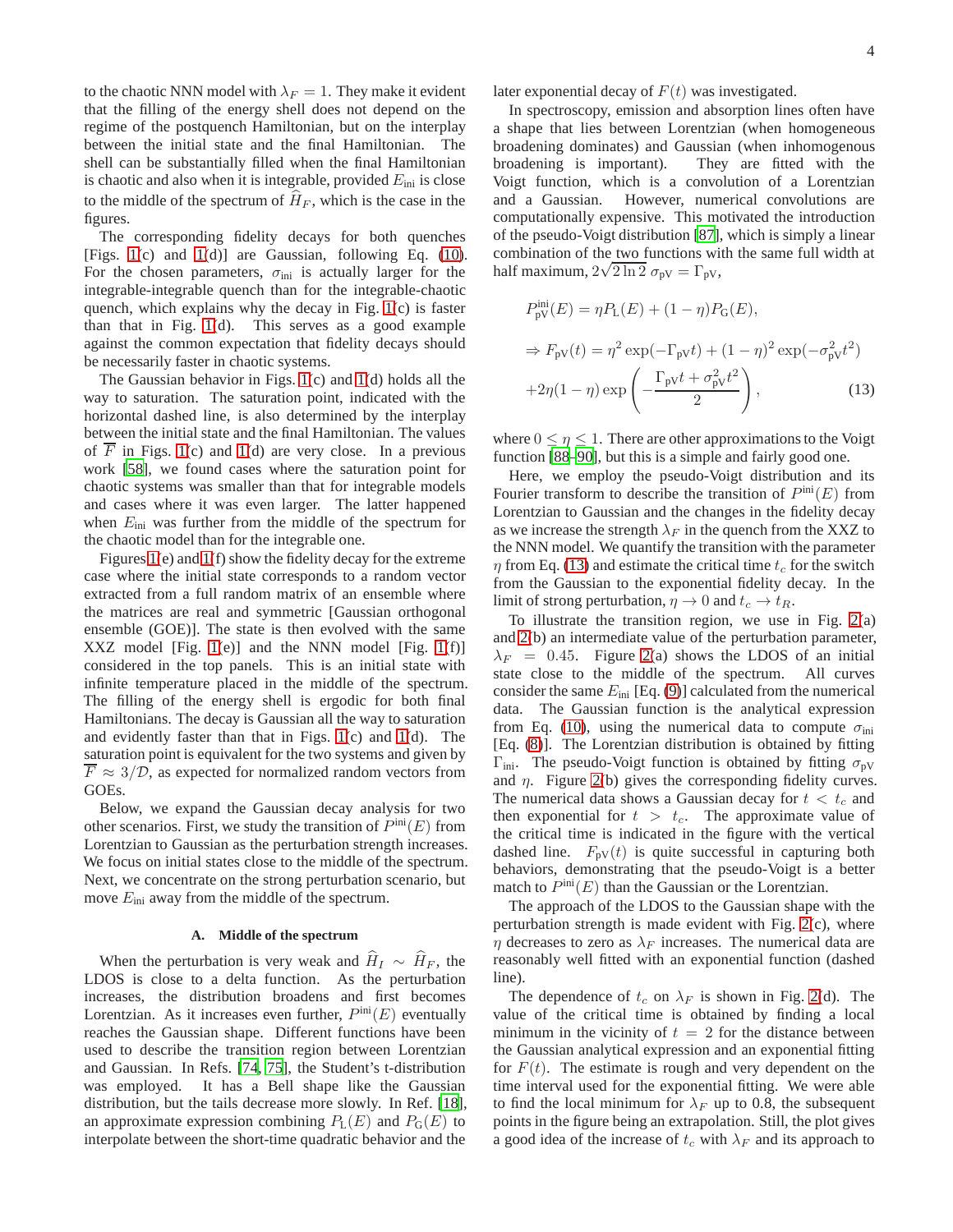

<span id="page-4-0"></span>FIG. 2: (Color online) Quench from the XXZ to the NNN model,  $\Delta_I = \Delta_F = 0.5$ . Local density of states (a) and fidelity decay (b) for  $\lambda_F = 0.45$ . Parameter  $\eta$  of the pseudo-Voigt distribution vs  $\lambda_F$  (c); critical time and and  $t_R$  vs  $\lambda_F$  (d). The initial state for all panels has  $\mathcal{E}_{5445} = -0.37$ . In panels (a) and (b),  $E_{\text{ini}} = -0.57$ ,  $\sigma_{\text{ini}} = 0.53$ , and  $\overline{F} = 2.32 \times 10^{-3}$ . The fittings lead to  $\Gamma_{\text{ini}} = 0.64$ ,  $\sigma_{\text{pV}} = 0.37$ , and  $\eta = 0.41$ . Numerical results, shaded area and symbols; Gaussian, black solid lines; Lorentzian, blue dashed lines; pseudo-Voigt, green dot-dashed lines; saturation point, horizontal line); and value of  $t_c$ , vertical line. (c) Fitting for the numerical data (dashed line). (d)  $t_c$  (triangles),  $t_R$  (squares), and  $t_R$  for  $\lambda_F = 1$ (horizontal dashed line).  $L = 16$ ,  $\hat{S}^z = 0$ , and  $\mathcal{D} = 12870$ ;  $J = 1$ sets the energy scale.

 $t_R$ , indicating that at strong perturbation the decay can indeed be Gaussian all the way to saturation.

#### **B. Away from the middle of the spectrum**

Less attention has been given to the analysis of the shape of the LDOS as  $E_{\text{ini}}$  moves away from the center of the spectrum of the final Hamiltonian [\[78\]](#page-8-15). We study this scenario here for the quench from the XXZ to the NNN model in the limit of strong perturbation,  $\lambda_F = 1$ .

Since the density of states of systems with two-body interactions is Gaussian, at low energies, the states are fewer and more localized. As the initial state approaches this region,  $P^{\text{ini}}(E)$  becomes less dense, slowing down the fidelity decay, and it also becomes more skewed.

In Fig. [3\(](#page-4-1)a), we approximate the LDOS of an initial state with  $E_{\text{ini}}$  far from the middle of the spectrum with a skewed Gaussian [\[91](#page-8-27)],

$$
P_{\text{sG}}^{\text{ini}}(E) = \frac{2}{\sqrt{2\pi\sigma_s^2}} \exp\left[-\frac{(E - E_s)^2}{2\sigma_s^2}\right] \Phi\left[\frac{\beta(E - E_s)}{\sigma_s}\right],
$$

$$
\Rightarrow F_{\text{sG}}(t) = 4 \exp(-\sigma_s^2 t^2) \left|\Phi\left(\frac{i\beta\sigma_s t}{\sqrt{1 + \beta^2}}\right)\right|^2,
$$
(14)

where

$$
\Phi(x) = \frac{1}{2} \left[ 1 + \text{erf}\left(\frac{x}{\sqrt{2\sigma_s^2}}\right) \right].
$$



<span id="page-4-1"></span>FIG. 3: (Color online) Quench from the XXZ to the NNN model,  $\Delta_I = \Delta_F = 0.5$ , and  $\lambda_F = 1$ . Local density of states (a) and fidelity decay (b). Skewness  $\gamma_1$  (c) and excess kurtosis  $\gamma_2$  (d) vs  $E_{\text{ini}}$ . In panels (a) and (b),  $E_{\text{ini}} = -2.96$ ,  $\sigma_{\text{ini}} = 1.05$ , and  $\overline{F} = 2.40 \times$ 10<sup>-3</sup>. Numerical results, shaded area and circles; Gaussian, black solid lines; skewed Gaussian, blue dashed lines; and saturation point, horizontal line. In panels (c) and (d), the symbols are numerical results and the solid lines are guides for the eye.  $L = 18$ ,  $\hat{S}^z = -3$ , and  $D = 18564$ ;  $J = 1$  sets the energy scale.

Above, erf is the error function,  $E_s$  and  $\sigma_s$  are related to  $E_{\text{ini}}$ and  $\sigma_{\text{ini}}$  as

$$
E_{\rm s} = E_{\rm ini} - \sigma_{\rm s} \frac{\beta}{\sqrt{1 + \beta^2}} \sqrt{\frac{2}{\pi}},
$$

$$
\sigma_{\rm s} = \sigma_{\rm ini} \left( 1 - \frac{2}{\pi} \frac{\beta^2}{1 + \beta^2} \right)^{-1/2},
$$

and  $\beta$  is related to the skewness  $\gamma_1$  of the distribution,

$$
\gamma_1 = \frac{\mu_3}{\sigma_{\text{ini}}^3},
$$
\n $\mu_3 = \sum_{\alpha} |C_{\alpha}^{\text{ini}}|^2 (E_{\alpha} - E_{\text{ini}})^3,$ \n(15)

.

as

$$
\gamma_1 = \frac{4 - \pi}{2} \left[ \frac{2\beta^2}{\beta^2(\pi - 2) + \pi} \right]^{3/2}
$$

 $P_{\rm sG}^{\rm ini}(E)$  is visibly a better match to the LDOS in Fig. [3\(](#page-4-1)a) than the symmetric Gaussian. The corresponding fidelity curve for the skewed Gaussian is shown in Fig. [3\(](#page-4-1)b). It is slower than what is obtained with a symmetric and well-filled Gaussian and closer to the actual numerical data.

To better quantify how much  $P^{\text{ini}}(E)$  deviates from a Gaussian distribution as  $E_{\text{ini}}$  moves away from the center of the spectrum, we show in Fig. [3\(](#page-4-1)c) the skewness and in Fig. [3\(](#page-4-1)d) the excess kurtosis,

$$
\gamma_2 = \frac{\mu_4}{\sigma_{\text{ini}}^4} - 3, \qquad \mu_4 = \sum_{\alpha} |C_{\alpha}^{\text{ini}}|^2 (E_{\alpha} - E_{\text{ini}})^4, \quad (16)
$$

of the LDOS for different values of  $E_{\text{ini}}$ . Notice that, just like  $\sigma_{\text{ini}}^2$  in Eq. [\(8\)](#page-1-5),  $\gamma_1$  and  $\gamma_2$  can in principle be obtained before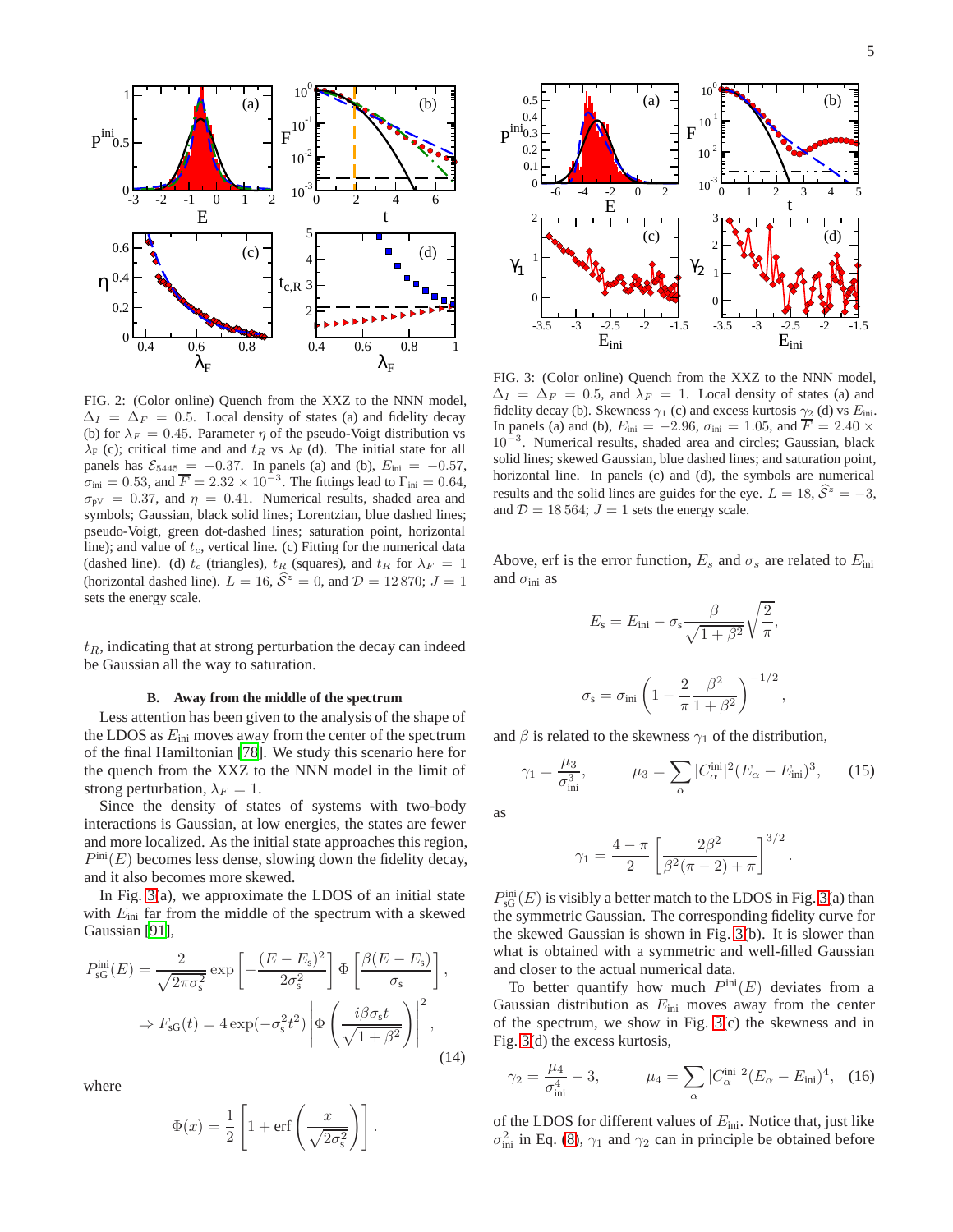the diagonalization of the final Hamiltonian by computing the terms  $\langle n|\hat{H}_F |n'\rangle$ .

For a skewed Gaussian function, the maximum values of the skewness and excess kurtosis are  $\gamma_1 = 0.995$  and  $\gamma_2 =$ 0.869 [\[91\]](#page-8-27). In Figs. [3\(](#page-4-1)c) and [3\(](#page-4-1)d), very far from the center of the spectrum, these values are larger than 1, indicating that the function that best represents  $P^{\text{ini}}(E)$  in that region, at least for our system sizes, is probably not a skewed Gaussian, but some other skewed function. As  $E_{\text{ini}}$  approaches the middle of the spectrum, the skewness and the excess kurtosis approach zero, as expected for a normal distribution.

# **V. AS FAST AS FULL RANDOM MATRICES**

<span id="page-5-0"></span>Full random matrices are matrices completely filled with random numbers, where the only constraint is to satisfy the symmetries of the system to be studied. GOEs, for instance, address time-reversal invariant systems with rotational symmetry [\[85\]](#page-8-19). These matrices describe well the statistical fluctuations of the spectrum, but they are unrealistic, because they imply the simultaneous interactions of many particles, while physical systems have few-body interactions. Full random matrices do not take into account the physical nature of the potential.

Starting with the more realistic XXZ model, we studied the conditions under which the density of states would approach the semicircular shape of full random matrices by gradually adding random couplings between more and more distant pairs of spins and also between more than only two sites. Our Hamiltonian matrix was written in the site basis, that is product vectors where each site has a spin pointing either up or down in the  $z$  direction. By including only flip-flop terms between distant pairs of spins,  $J_{ij}(\widehat{S}_i^x\widehat{S}_j^x+\widehat{S}_i^y\widehat{S}_j^y),$  with  $j - i \geq 2$  and  $J_{ij}$  being random numbers from a Gaussian distribution with variance 1, the shape of the density of states remained Gaussian [Fig. [4\(](#page-5-1)a)]. This was expected, since the system still had only two-body interactions; the matrix was sparse and its elements were correlated. However, the inclusion of hoppings involving four sites and of interactions of the kind  $J_{ijk...} \hat{S}_i^z \hat{S}_j^z \hat{S}_k^z \dots$  did not bring us any closer to a noticeable semicircle. Correlations seemed to be playing a major role.

We then turned our attention back to the XXZ model where only flip-flop terms between any two sites were included, but now substituted the matrix elements corresponding to these couplings with uncorrelated random elements. Quite unexpectedly, because the matrix looked extremely sparse, a density of states very close to semicircular emerged [Fig. [4\(](#page-5-1)b)]. This can be understood by analyzing the basis. The matrix is sparse in the site basis, but nearly full in the mean-field basis, that is, the basis corresponding to the eigenstates of the integrable part (XXZ) of the Hamiltonian. As seen in the plot for the averages of the absolute values of the off-diagonal elements,

$$
\overline{H}_{n,n+m} = \frac{\sum_{n=1}^{D-m} |H_{n,n+m}|}{D-m},
$$
\n(17)

versus the distance m from the diagonal [Fig. [4\(](#page-5-1)c)], the matrix with uncorrelated randomized elements written in the mean-field basis is indeed filled with nonzero elements of similar amplitudes. In contrast, the off-diagonal elements of the Hamiltonian with random flip-flop terms decrease with m. This explains the different shapes of the density of states. The form of the LDOS of initial states close to the middle



<span id="page-5-1"></span>FIG. 4: (Color online) Density of states  $\rho$  for the XXZ model with  $\Delta_F = 0.5$  and added random flip-flop terms between sites i and j, where  $j - 1 \geq 2$  (a), and with those elements replaced with uncorrelated random numbers (b). Average of the absolute value of the off-diagonal elements vs the distance  $m$  from the diagonal (c) for the Hamiltonian from system (a) (decaying curve) and from system (b) (flat curve). Fidelity decay (d) for system (a) (Gaussian analytical expression is the black solid line; numerical data are the circles; saturation point is the highest horizontal line) and for system (b) (analytical expression is the green dashed line; numerical data are the squares; saturation point is the lowest horizontal line).  $\Delta_I = 0.5$ ,  $E_{\text{ini}} \sim 0$ ,  $\sigma_{\text{ini}} = 4.42$  (a),  $\sigma_{\text{ini}} = 4.03$  (b),  $L = 16$ ,  $\hat{S}^z = 0$ , and  $D = 12870$ ;  $J = 1$  sets the energy scale.

of the spectrum of  $\hat{H}_F$  is similar to that of the density of states (not shown). The corresponding fidelity behaviors are shown in Fig. [4](#page-5-1) (d). It is Gaussian up to times close to  $t_R$  for the Hamiltonian with random flip-flop terms and it is similar to  $F_{SC}(t)$  [Eq. [\(11\)](#page-2-3)] for the Hamiltonian with uncorrelated elements. The agreement with  $F_{SC}(t)$  becomes even better if uncorrelated random elements replace also matrix elements associated with flip-flop terms involving four sites (not shown).

In Sec. [IV A,](#page-3-1) we saw that, in a system with a Gaussian density of states, the increase of the perturbation strength broadens the local density of states from Lorentzian to Gaussian. In the present section, we provided a simple recipe to achieve the transition from a Gaussian to a semicircle density of states, which causes the same change in the local density of states. The transition of the shape of the local density of states from Lorentzian to Gaussian and then finally to semicircle was investigated before [\[92\]](#page-8-28) in the context of band random matrices. The latter were introduced by Wigner [\[82](#page-8-18), [83\]](#page-8-29) in an attempt to improve over the unrealistic scenario of full random matrices. An important advantage of our analysis over (band or full) random matrices is to address realistic models associated with a very broad range of physical systems.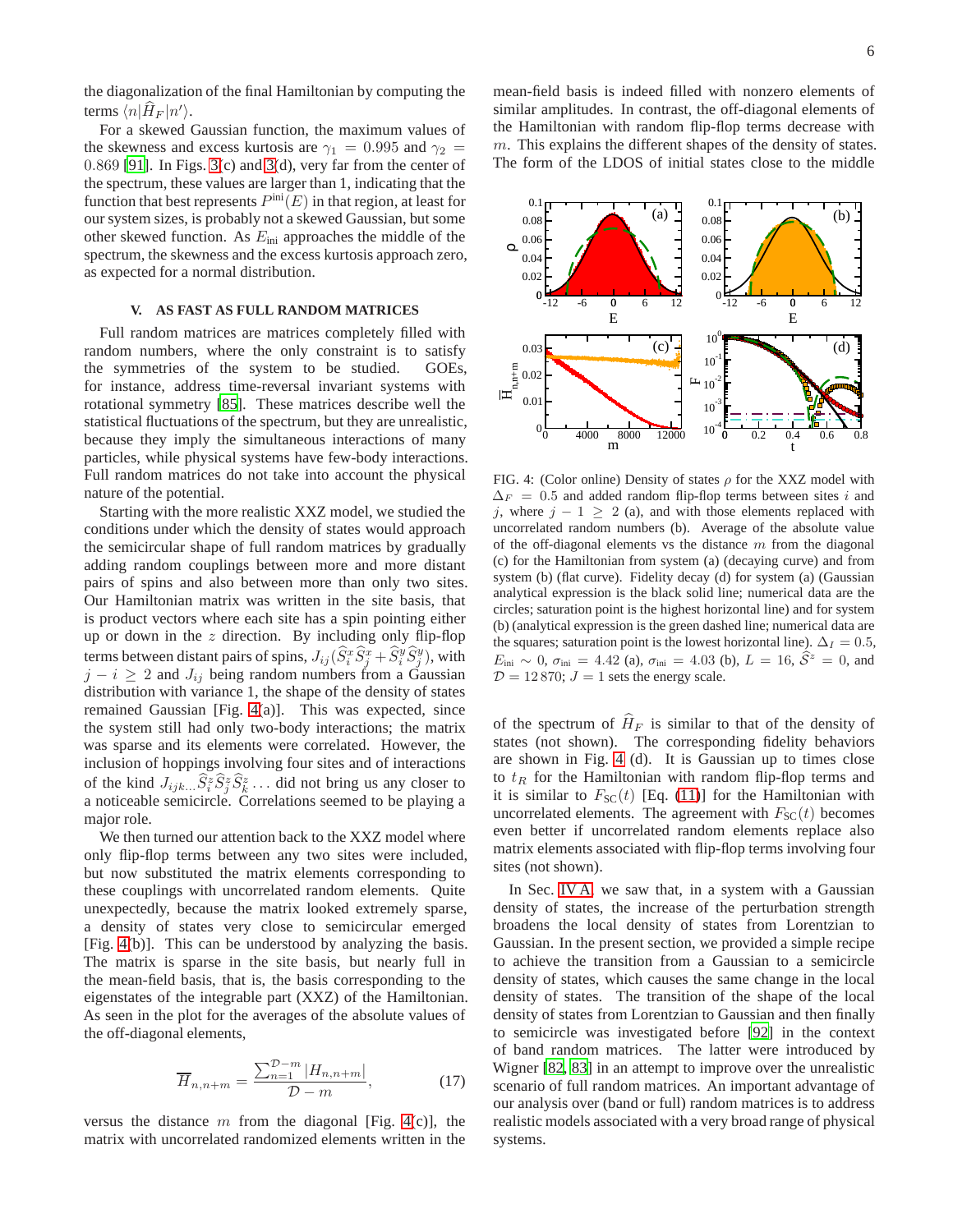# **VI. ABSOLUTE LOWER BOUND**

<span id="page-6-0"></span>In Ref. [\[59\]](#page-8-6), we studied the case of a local quench in space, where we added to  $\hat{H}_I = \hat{H}_{NN}$  a static magnetic field localized on site  $L/2$  and leading to an excess energy of amplitude  $d_F$ . For  $d_F \lesssim 1$ , we verified that  $P^{\text{ini}}(E)$  could not reach the Gaussian shape observed for global quenches (that is, perturbations affecting all the sites of the chain, as the quench to the NNN model) and was instead restricted to the Lorentzian form. In the current article, we analyze local quenches where  $d_F > 1$  and the chain effectively splits in two.



<span id="page-6-3"></span>FIG. 5: (Color online) Local density of states (a, c) and corresponding fidelity decay (b, d) for a quench from the XXZ model to the impurity model with  $d_F = 1.2$  (a, b) and  $d_F = 8.0$ (c, d). The initial state is in the middle of the spectrum of  $\hat{H}_I$ ,  $\mathcal{E}_{\mathcal{D}/2}$ . (a, c) Numerical data, shaded red area; two Lorentzians with  $E_1 = -0.44, E_2 = 0.19,$  and  $\Gamma_1 = \Gamma_2 = 0.39$ , blue dashed line (a); two Gaussians with  $E_1 = -3.98, E_2 = 3.90, \sigma_1 = 0.48,$ and  $\sigma_2 = 0.54$ , black solid line (c). (b, d) Numerical results (circles); Eq. [\(18\)](#page-6-2), blue dashed line; and Fourier transform of the two Gaussians from panel (c), black solid lines. The saturation points are the horizontal lines.  $\Delta_I = \Delta_F = 0.48$ ,  $L = 16$ ,  $\hat{S}^z = 0$ , and  $D = 12870$ ;  $J = 1$  sets the energy scale.

As  $d_F$  increases, the density of states of  $\hat{H}_F$  eventually divides in two peaks. The crossover from a unimodal to a bimodal distribution is carried on also to  $P^{\text{ini}}(E)$ , where  $|\text{ini}\rangle$ is an eigenstate of the XXZ model. When  $d_F \gtrsim 1$ , the single Lorentzian for  $P^{\text{ini}}(E)$  starts splitting in two Lorentzians. For the  $S^z = 0$  sector and  $E_{\text{ini}}$  close to the middle of the spectrum, both equally weighted  $P_L(E)$ , one centered at  $E_1$  and the other at  $E_2$ , have approximately the same width, as shown in Fig. [5\(](#page-6-3)a). They lead to

<span id="page-6-2"></span>
$$
F_{\rm TL}(t) = \cos^2\left(\frac{E_2 - E_1}{2}t\right) \exp(-\Gamma t),\tag{18}
$$

where  $E_2 - E_1 \approx d_F$ . The expression above matches well the numerical data of the fidelity decay for a fairly long time in Fig. [5\(](#page-6-3)b). The oscillations after  $t_R$  are exponentially suppressed with a rate determined by the width of the Lorentzians.

As  $d_F$  further increases, the peaks broaden and approach Gaussians separated in energy by  $E_2 - E_1 \approx d_F$ . When both

peaks have the same width  $\sigma$ ,

<span id="page-6-4"></span>
$$
F_{\rm TG}(t) = \cos^2\left(\frac{E_2 - E_1}{2}t\right) \exp(-\sigma^2 t^2). \tag{19}
$$

The envelope of the decaying oscillations of the fidelity is now also Gaussian. This scenario is illustrated in Fig. [5\(](#page-6-3)c), although the widths of the Gaussians there are slightly different. As shown in Fig. [5\(](#page-6-3)d), the corresponding Fourier transform of the two Gaussians agrees very well with the numerical results for the fidelity decay until very close to its saturation.

As the energy of the initial state moves away from the center of the spectrum,  $P^{\text{ini}}(E)$  becomes, as expected, more asymmetric. Larger contributions to the distribution appear for the peak closer to the border of the spectrum. The fidelity decay becomes slower if compared to states where  $E_{\text{ini}}$  is closer to the middle of the spectrum. However, for very large  $d_F$ , the asymmetry decreases and both peaks approach Gaussians.

From Eqs. [\(18\)](#page-6-2) and [\(19\)](#page-6-4), one sees that for  $t < \pi/(2\sigma_{\text{ini}})$ , where the total dispersion in energy  $\sigma_{\text{ini}} \approx (E_2 - E_1)/2 \approx$  $d_F/2$ , the fidelity decay derived from bimodal distributions can indeed approach the ultimate bound associated with the energy-time uncertainty relation,  $F \ge \cos^2(\sigma_{\text{ini}}t)$ . This is particularly evident when  $d_F$  is large, since in this case  $\sigma^2 t^2 < \sigma^2 \pi^2 / (E_2 - E_1)^2 \ll 1$  and we obtain

$$
F_{\rm TG}(t) \sim \cos^2\left(\frac{d_F t}{2}\right). \tag{20}
$$

The lower bound for the fidelity decay can be obtained from the Mandelstam-Tamm uncertainty relation [\[1\]](#page-7-0)

$$
\sigma_{\text{ini}} \sigma_A \geq \frac{1}{2} \left| \frac{d \langle \hat{A} \rangle}{dt} \right|.
$$

A pedagogical derivation is provided in Ref. [\[7\]](#page-7-15). If  $\overline{A}$  is the projection operator on the initial state,  $A = |ini\rangle\langle ini|$ , then  $\langle \hat{A} \rangle = F(t)$  and  $\sigma_A^2 = F(t) - F(t)^2$ . Thus

$$
\sigma_{\text{ini}}\sqrt{F(1-F)} \ge \frac{1}{2} \left| \frac{dF}{dt} \right|,
$$

which leads to

$$
\arccos\left(\sqrt{F(t)}\right) \ge \sigma_{\text{ini}} t \Rightarrow F(t) \ge \cos^2(\sigma_{\text{ini}} t).
$$

# **VII. CONCLUSION**

<span id="page-6-1"></span>We studied isolated finite quantum systems described by one-dimensional spin-1/2 models with two-body interactions and taken far from equilibrium instantaneously. We denominated as fidelity the probability for finding the initial state later in time. This probability corresponds to the Fourier transform of the weighted energy distribution of the initial state (LDOS),  $P^{\text{ini}}(E)$ . We analyzed three realistic scenarios in which the fidelity decay was nonexponential. The first two cases involved global quenches in space, where  $P^{\text{ini}}(E)$  was unimodal. The third one occurred after a local quench, which resulted in a bimodal  $P^{\text{ini}}(E)$ .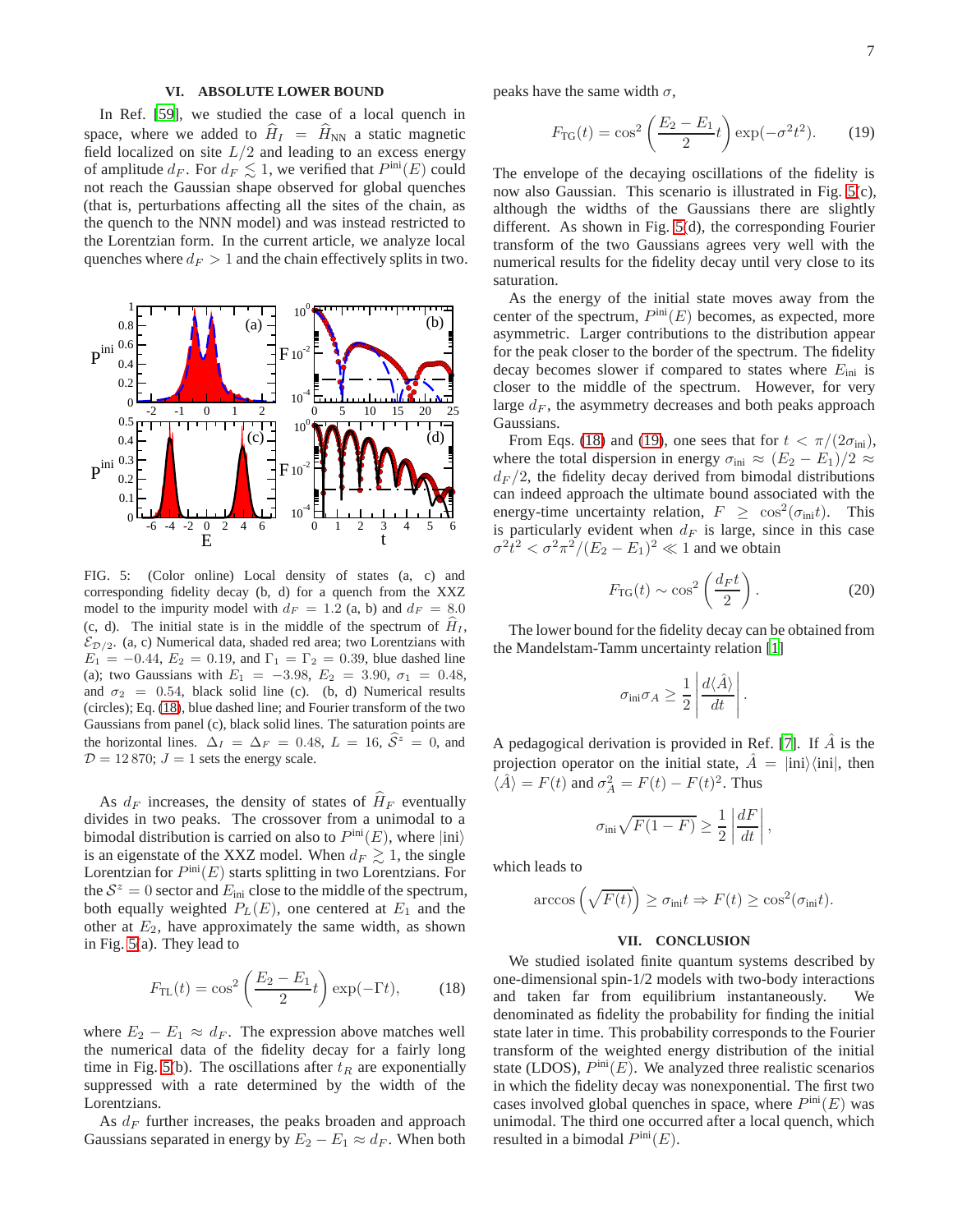*Case (1)*. When  $E_{\text{ini}}$  is close to the middle of the spectrum of the postquench Hamiltonian and the global perturbation is strong,  $P^{\text{ini}}(E)$  is Gaussian, leading to a Gaussian fidelity decay. This behavior is independent of the regime (integrable or chaotic) of the system. It can hold for long times and even persist up to saturation.

Before reaching the Gaussian regime, as the perturbation increases,  $P^{\text{ini}}(E)$  goes first from a Lorentzian shape to a convolution between Lorentzian and Gaussian (Voigt distribution). Equivalently, the fidelity decay mixes Gaussian and exponential functions.

In the limit of strong perturbation, but far from the middle of the spectrum, where there are fewer states and finite effects are important,  $P^{\text{ini}}(E)$  can be approximated by a skewed Gaussian. In this case, the fidelity decay is slower than Gaussian.

*Case (2)*. The fidelity decay is faster than Gaussian and approaches the results from full random matrices if the matrix elements of the spin-1/2 Hamiltonian corresponding to long-range flip-flop terms are replaced with uncorrelated random numbers. This matrix is very sparse in the site basis, but it is nearly filled if written in the mean-field basis.

*Case (3)*. After a local quench, where a strong static

8

becomes bimodal. The initial fidelity decay is approximately the one established by the energy-time uncertainty relation. After crossing the saturation point for the first time, the envelope of the subsequent oscillations decays as an exponential or Gaussian, depending on the shape of the two peaks in  $P^{\text{ini}}(E)$ .

In Refs. [\[57](#page-8-3), [58](#page-8-20)], we discussed initial states accessible to experiments with optical lattices, where Case (1) could be tested. The local quench described in Case (3) is also viable to those experiments. Another important aspect of the present work is the connection between fidelity decay and studies in spectroscopy. The tools used for determining lifetime and line shape in that field can be very useful in the analysis of quench dynamics.

## **ACKNOWLEDGMENTS**

This work was supported by the NSF (USA) under Grant No. DMR-1147430 and partially under Grant No. PHYS-1066293. L.F.S. thanks the hospitality of the Aspen Center for Physics. E.J.T.H. acknowledges partial support from CONACyT, Mexico. We thank F. M. Izrailev for the careful reading of the manuscript and useful suggestions.

- <span id="page-7-0"></span>[1] L. Mandelstam and I. Tamm, J. Phys. USSR **9**, 249 (1945).
- [2] I. Ersak, Yad. Fiz. **9**, 458 (1969) [Sov. J. Nucl. Phys. **9**, 263 (1969)].
- <span id="page-7-17"></span>[3] G. N. Fleming, Nuovo Cimento **16**, 232 (1973).
- <span id="page-7-18"></span>[4] K. Bhattacharyya, J. Phys. A **16**, 2993 (1983).
- [5] E. A. Gislason, N. H. Sabelli, and J. W. Wood, Phys. Rev. A **31**, 2078 (1985).
- [6] L. Vaidman, Am. J. Phys. **60**, 182 (1992).
- <span id="page-7-15"></span>[7] J. Ufink, Am. J. Phys. **61**, 935 (1993).
- [8] P. Pfeifer, Phys. Rev. Lett. **70**, 3365 (1993).
- [9] V. Giovannetti, S. Lloyd, and L. Maccone, Phys. Rev. A **67**, 052109 (2003).
- <span id="page-7-1"></span>[10] T. B. Boykin, N. Kharche, and G. Klimeck, Eur. J. Phys. **28**, 673 (2007).
- <span id="page-7-2"></span>[11] V. F. Weisskopf and E. P. Wigner, Z. Phys. **63**, 54 (1930).
- <span id="page-7-8"></span>[12] L. A. Khalfin, Sov. Phys. JETP **6**, 1053 (1958).
- <span id="page-7-7"></span>[13] L. Fonda, G. C. Ghirardi, and A. Rimini, Rep. Prog. Phys., **41**, 587 (1978).
- [14] A. Peres, Phys. Rev. A **30**, 1610 (1984).
- <span id="page-7-12"></span>[15] P. Greenland, Nature (London) **335**, 298 (1988).
- [16] S. R. Wilkinson, C. F. Bharucha, M. C.Fischer, K. W. Madison, P. R. Morrow, Q. Niu, B. Sundaram, and M. G. Raizen, Nature (London) **387**, 466 (1997).
- <span id="page-7-9"></span>[17] V. V. Flambaum, Aust. J. Phys. **53**, 489 (2000).
- <span id="page-7-19"></span>[18] V. V. Flambaum and F. M. Izrailev, Phys. Rev. E **64**, 026124 (2001).
- <span id="page-7-16"></span>[19] V. V. Flambaum and F. M. Izrailev, Phys. Rev. E **64**, 036220 (2001).
- <span id="page-7-10"></span>[20] F. M. Izrailev and A. Castañeda-Mendoza, Phys. Lett. A 350, 355 (2006).
- [21] P. Jacquod, P. G. Silvestrov, and C. W. J. Beenakker, Phys. Rev. E **64**, 055203 (2001).
- [22] F. M. Cucchietti, C. H. Lewenkopf, E. R. Mucciolo, H. M. Pastawski, and R. O. Vallejos, Phys. Rev. E **65**, 046209 (2002).
- [23] G. Benenti and G. Casati, Phys. Rev. E **65**, 066205 (2002).
- [24] T. Prosen, Phys. Rev. E **65**, 036208 (2002).
- <span id="page-7-11"></span>[25] D. A. Wisniacki, Phys. Rev. E **67**, 016205 (2003).
- <span id="page-7-13"></span>[26] C. Rothe, S. I. Hintschich, and A. P. Monkman, Phys. Rev. Lett. **96**, 163601 (2006).
- [27] T. Gorin, T. Prosen, and T. H. Seligman, New J. Phys. **6**, 20 (2004).
- [28] T. Gorin, T. Prosen, T. H. Seligman, and M. Žnidarič, Phys. Rep. **435**, 33 (2006).
- [29] G. S. Ng, J. Bodyfelt, and T. Kottos, Phys. Rev. Lett. **97**, 256404 (2006).
- <span id="page-7-14"></span>[30] A. del Campo, Phys. Rev. A **84**, 012113 (2011).
- [31] L. Benet, S. Hernández-Quiroz, and T. H. Seligman, Phys. Rev. E **83**, 056216 (2011).
- [32] D. A. Wisniacki and A. J. Roncaglia, Phys. Rev. E **87**, 050902 (2013).
- <span id="page-7-3"></span>[33] B. V. Fine, T. A. Elsayed, C. M. Kropf, and A. S. de Wijn, Phys. Rev. E **89**, 012923 (2014).
- <span id="page-7-4"></span>[34] P. Cappellaro, C. Ramanathan, and D. G. Cory, Phys. Rev. Lett. **99**, 250506 (2007).
- [35] C. Ramanathan, P. Cappellaro, L. Viola, and D. Cory, New J. Phys. **13**, 103015 (2011).
- [36] R. A. Jalabert and H. M. Pastawski, Phys. Rev. Lett. **86**, 2490 (2001).
- [37] J. Emerson, Y. S. Weinstein, S. Lloyd, and D. G. Cory, Phys. Rev. Lett. **89**, 284102 (2002).
- [38] Y. S. Weinstein, J. Emerson, S. Lloyd, and D. Cory, Quantum Inf. Process. **1**, 439 (2002).
- [39] P. Jacquod and C. Petitjean, Adv. Phys. **58**, 67 (2009).
- [40] T. Caneva, M. Murphy, T. Calarco, R. Fazio, S. Montangero, V. Giovannetti, and G. E. Santoro, Phys. Rev. Lett. **103**, 240501  $(2009)$ .
- [41] A. Goussev, R. A. Jalabert, H. M. Pastawski, and D. A. Wisniacki, Scholarpedia **7**, 11687 (2012).
- <span id="page-7-5"></span>[42] P. R. Zangara, A. D. Dente, P. R. Levstein, and H. M. Pastawski, Phys. Rev. A **86**, 012322 (2012).
- <span id="page-7-6"></span>[43] S. Trotzky, P. Cheinet, S. Fölling, M. Feld, U. Schnorrberger, A. M. Rey, A. Polkovnikov, E. A. Demler, M. D. Lukin, and